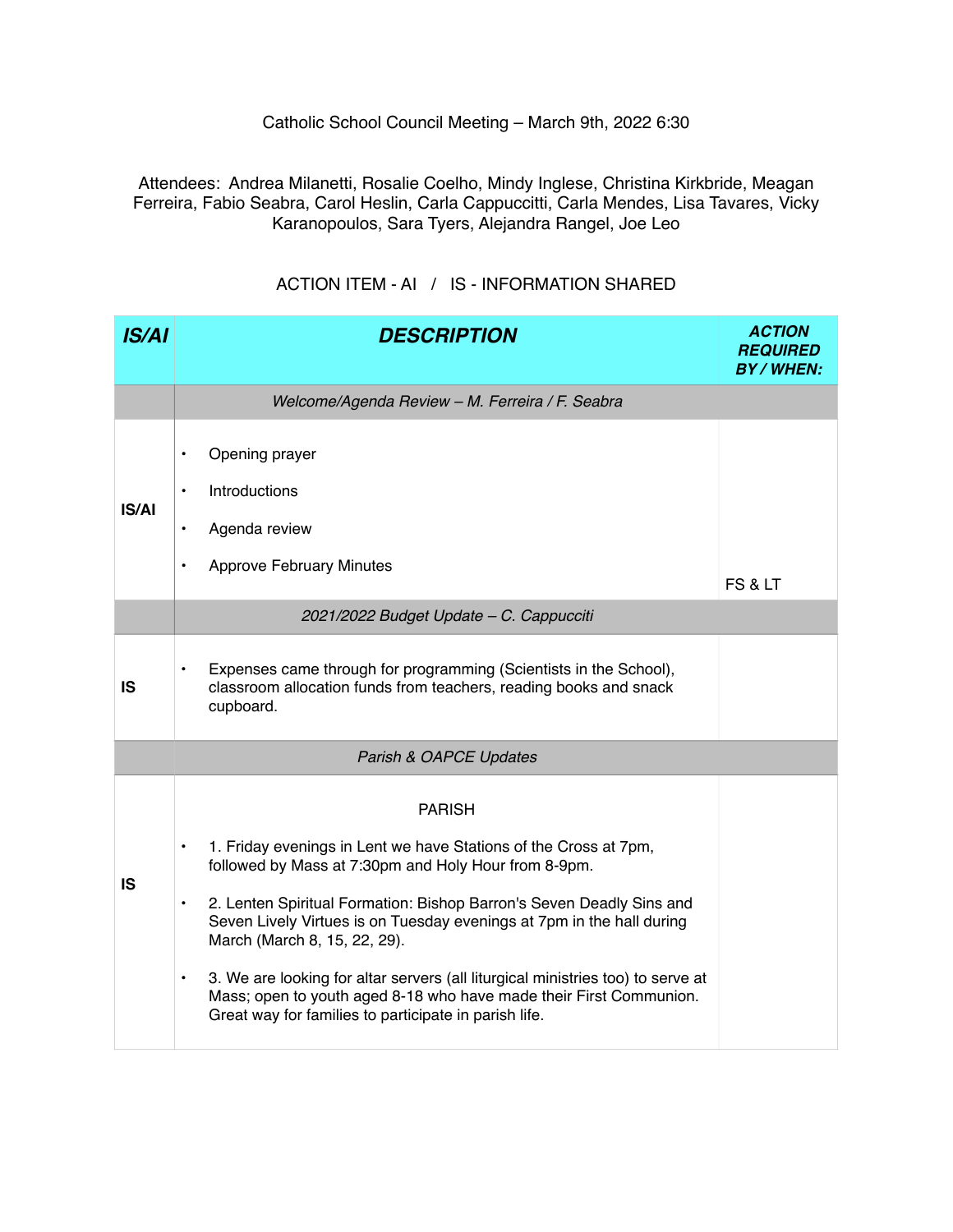| IS | 4. We are looking for volunteers for children's liturgy (adults and youth<br>$\bullet$<br>who have received their Confirmation). Again, great way for families to get<br>involved in the parish.<br>5. Lenten Day of Confession is on Wednesday, March 30. Confessions<br>$\bullet$<br>will happen all day in the church and there will be a reconciliation liturgy<br>at 7pm followed by individual confessions. Everyone is encouraged to<br>make their confession in anticipation of Easter.<br><b>OAPCE</b><br>Parent Engagement Event/Explore Digital Parenting - March 31st<br>٠<br>- Flyer will be added to Storm Tracker                                                                                                                                                                                                                         |  |
|----|----------------------------------------------------------------------------------------------------------------------------------------------------------------------------------------------------------------------------------------------------------------------------------------------------------------------------------------------------------------------------------------------------------------------------------------------------------------------------------------------------------------------------------------------------------------------------------------------------------------------------------------------------------------------------------------------------------------------------------------------------------------------------------------------------------------------------------------------------------|--|
|    | Principal/Teacher's Report - A. Milanetti, R. Coelho, K. Mountjoy, M. Inglese                                                                                                                                                                                                                                                                                                                                                                                                                                                                                                                                                                                                                                                                                                                                                                            |  |
| IS | Welcome, Rosalie Coelho, who started March 2 as Vice Principal of St.<br><b>Christopher School</b><br>Faith:<br>a. Rosary Apostolate: virtual monthly visits to classes<br>b. Ash Wednesday, March 2, 2022: Fr. Joseph, the Pastoral Team from St.<br>Christopher Parish and Mrs. Dell'Orso's class presented the virtual service<br>and ashes were sprinkled on heads this year<br>c. Ukranian Aid: support through prayers, voluntary donations on SchoolCash<br>Online and wearing blue/yellow/multicultural colours March 11<br>d. Virtue Assembly for Respect was presented by Ms. Girard/Mrs.<br>MacFarlane's class - 1 student awarded book marks created by Mrs. Lesinksi<br>and Mrs. Dell'Orso. March virtue is Kindness.<br>e. Memorial for Lilian Forbes: plans underway to plant a tree and memorial<br>plaque in the Peace Garden<br>Board: |  |
|    | a. Trustee Newsletter: March, emailed and posted on school website                                                                                                                                                                                                                                                                                                                                                                                                                                                                                                                                                                                                                                                                                                                                                                                       |  |
|    | b. Community Information Bulletins: the current health and safety<br>requirements in our schools will remain in place until we are advised<br>otherwise by the provincial government. Provincial announcements today, we<br>are moving to pre-covid times. Information from the board to come and school<br>information will be shared with the community.                                                                                                                                                                                                                                                                                                                                                                                                                                                                                               |  |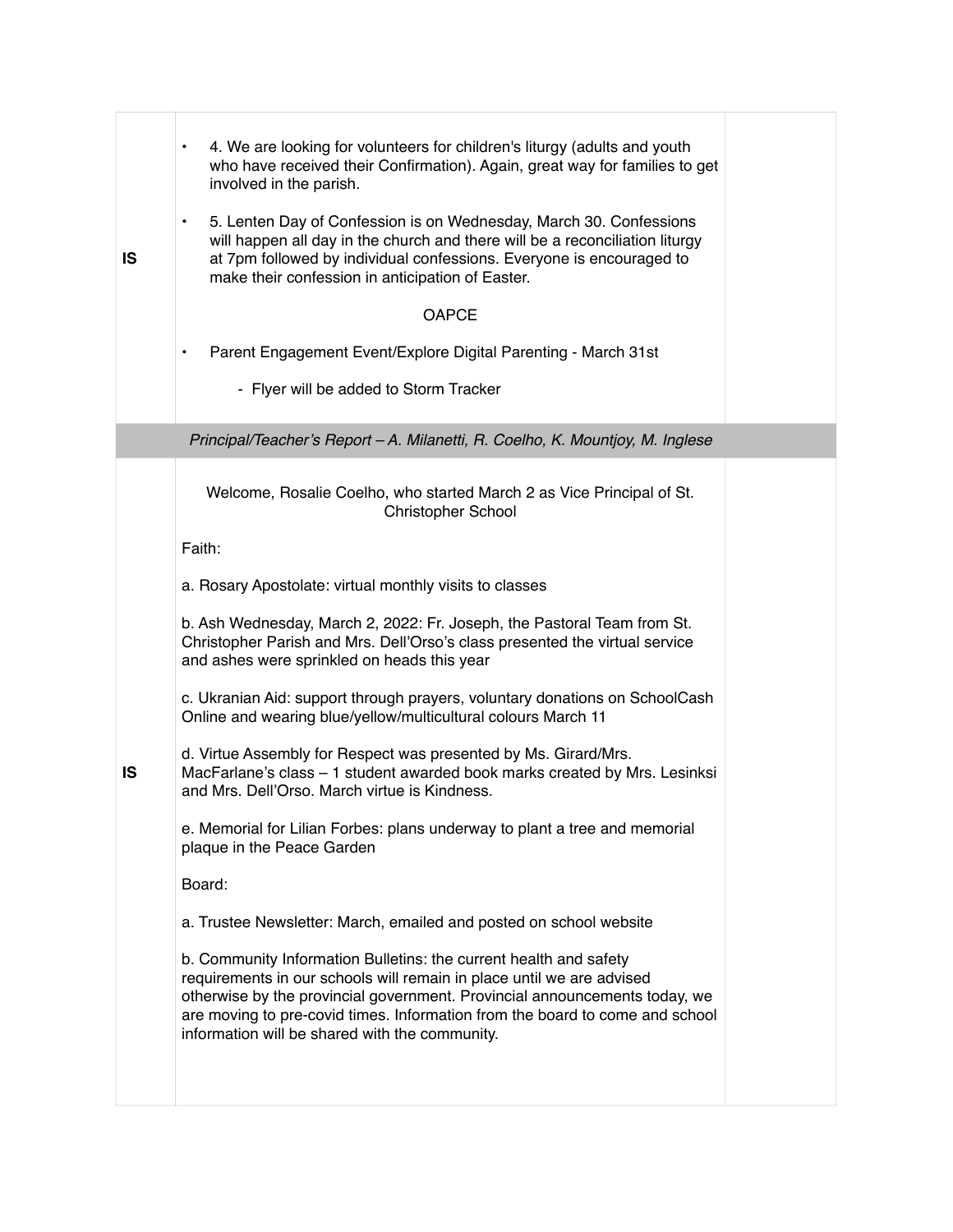|           | · Remote Learning Commitment Survey 2022-2023 emailed to parents closes<br>March 11                                                                                                                                                                                                               |  |
|-----------|---------------------------------------------------------------------------------------------------------------------------------------------------------------------------------------------------------------------------------------------------------------------------------------------------|--|
|           | · Volunteers In School: Effective March 21, following the March Break,<br>volunteers will be welcomed back into schools with adherence to the board's<br>vaccination attestation requirements, this may change, and CRCVSS<br>(Criminal Reference Check Vulnerable Sector Screening)              |  |
|           | · Extracurriculars: will be resuming                                                                                                                                                                                                                                                              |  |
|           | · Graduations and Proms: We are still awaiting direction from the Ministry of<br>Education regarding Proms and Graduations, we may be gathering this year                                                                                                                                         |  |
|           | · Thank you for your continued patience, support, and commitment to reduce<br>the spread of COVID-19 in our schools and communities and please be<br>assured that the board will continue to update you on any additional changes<br>as they apply to schools when information becomes available. |  |
| <b>IS</b> | School:                                                                                                                                                                                                                                                                                           |  |
|           | a. Kindergarten Registration: Encourage neighbours to register, online<br>registration dpcdsb.org                                                                                                                                                                                                 |  |
|           | b. Book Fair: Thank you for your support from Mrs. Marshall                                                                                                                                                                                                                                       |  |
|           | c. Technology: if the device is not needed at home, kindly return device to<br>school                                                                                                                                                                                                             |  |
|           | d. A.C.C.T.S. of Kindness Week: March 21-25                                                                                                                                                                                                                                                       |  |
|           | e. ECO Events: Great Gulp, March 22; Isaac Murdoch, Water is Life March<br>23; Earth Hour March 25; Big Crunch March 31                                                                                                                                                                           |  |
|           | f. Picture Day: Retake Day: March 31, new date for Grad Photos: April 5                                                                                                                                                                                                                           |  |
|           | g. Wonderwall: finalized designs for wall and path to send back to vendor                                                                                                                                                                                                                         |  |
|           | h. Health Pass: thank you for your support in completing the Covid screening<br>each day with your children and dating and signing the Health Pass, keeping<br>child(ren) home when they are ill                                                                                                  |  |